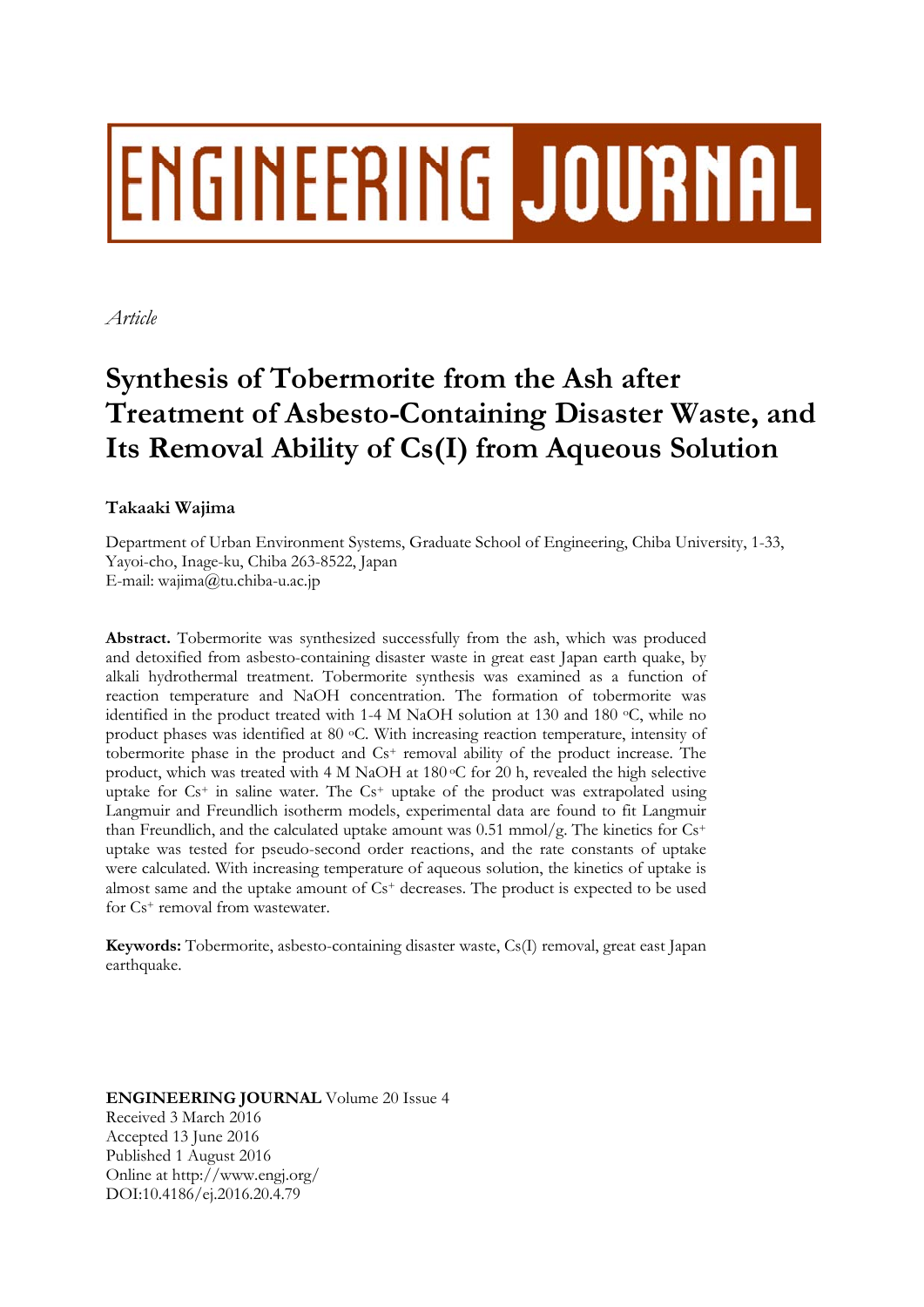#### **1. Introduction**

Due to their excellent thermal insulation properties, asbestos materials have long been used in a wide variety of industrial processes. However, such materials have been considered a general health hazard since the 1960s [1-3], and as a result, their use has substantially decreased in recent years. Nevertheless, challenges remain in the disposal of asbestos-contaminated waste materials, presenting a serious industrial and social concern. Mechanical milling [4, 5], plasma [6], fusion [7] and various other treatments [8-10] have been used to transform asbestos-contaminated materials into nonhazardous wastes. Anastasiadou *et al.* converted chrysotile asbestos into non-fibrous, nonhazardous materials such as forsterite using hydrothermal treatments at 300 – 700 oC and 1.75 – 5.80 MPa [4]. Colangelo *et al.* studied high-energy milling of asbestos-containing wastes and recycling of the asbestos-free powders obtained. They found that the powders obtained through high-energy milling of asbestos-cement waste were asbestos-free and could be profitably recycled in building materials [5]. Inaba *et al.* employed thermal plasma as a heating source to reduce the volume of fly ash with asbestos fibers [6]. Kodera *et al.* converted the mixture of asbestos waste and plastics waste into nonhazardous fused material using gasification [7]. These treatments methods have advantages as economically viable and safe commercial applications.

However, when major disasters strike urban areas, rapid detoxification technologies are needed to manage the resulting debris, particularly in countries with strict regulations governing the disposal of asbestos and other toxic waste materials. In such situations (e.g., the Great East Japan Earthquake of 11 March 2011), many older buildings destroyed in disasters may contain significant amounts of asbestoscontaminated cement tiles. To rapidly and efficiently detoxify such contaminated materials and return the affected areas to sustainable use while simultaneously adhering to applicable laws and regulations regarding toxic waste disposal, technologies capable of covering large amounts of asbestos-contaminated debris into nontoxic waste materials are urgently needed [11, 12]. However, this debris is the mixture of asbestos waste, woody waste, plastics waste, metal waste and so on. It is difficult to separate the asbestos from the mixture, except the separation of metal waste by gravimetric and magnetic methods. In this situation, we succeeded to convert the mixture of asbestos, woody waste and plastics into nonhazardous ash using gasification process [7]. It is expected as rapid detoxification technologies in the area affected by disaster, but the nonhazardous ash is discharged as wastes to dispose in landfill sites.

On the other hands, the principal long-term problem caused by nuclear accident is the contamination of the environment with radioactive 137Cs, because cesium is very volatile and can be carried long distances [13]. Decontamination of the environment, humans, and animals is possible with the use of cesiumselective materials either by dispersion, for example, in water or soil, or by ingestion by humans and animals [13]. Different methods such as ion exchange, precipitation, solidification, and stabilization can be applied for remediation or treatment of soil and groundwater contaminated by Cs [14]. Among them, ion exchange using different materials is the most studied [14]. Much attention has been focused toward the uptake of  $Cs<sup>+</sup>$  on zeolites [15-18], clay minerals [13, 14, 19-22], and other adsorbents [23-27].

Tobermorite  $[Ca_5Si_6(OH)_2O_6 \cdot 4H_2O]$  is the most important compound in various hydrous calcium silicates and can act as a cation exchanger, in particular shows high selectivity for Cs<sup>+</sup>. Tobermorite may thereby have myriad applications in catalysis, nuclear and hazardous waste disposal, and waste-water treatment [28, 29]. Considerable effort has been made in the synthesis of tobermorite from waste as such. Tobermorite has been synthesized from some ashes, such as rice husk ash [30], oil shale ash [31, 32], paper sludge ash [33, 34], coal fly ash [35], incinerated municipal waste fly ash [36] and blast furnace slag [37]. The material has been used as a cation exchanger in the decontamination of radioactive species from low-level nuclear wastes and for heat insulating and fire-resistant building materials [38, 39].

From these backgrounds, in this study, we attempted to synthesize tobermorite from the ash after gasification treatment of asbesto-containing disaster waste, and its removal ability of Cs(I) from aqueous solution was estimated to apply for treatment of the environmental contamination with radioactive Cs caused by nuclear accident.

#### **2. Experimental**

#### **2.1. Raw Materials**

Raw ash used in this study was collected from the practical test plant for treatment of asbesto-containing disaster waste [7]. The chemical composition of the ash is listed in Table 1. The ash contains ignition loss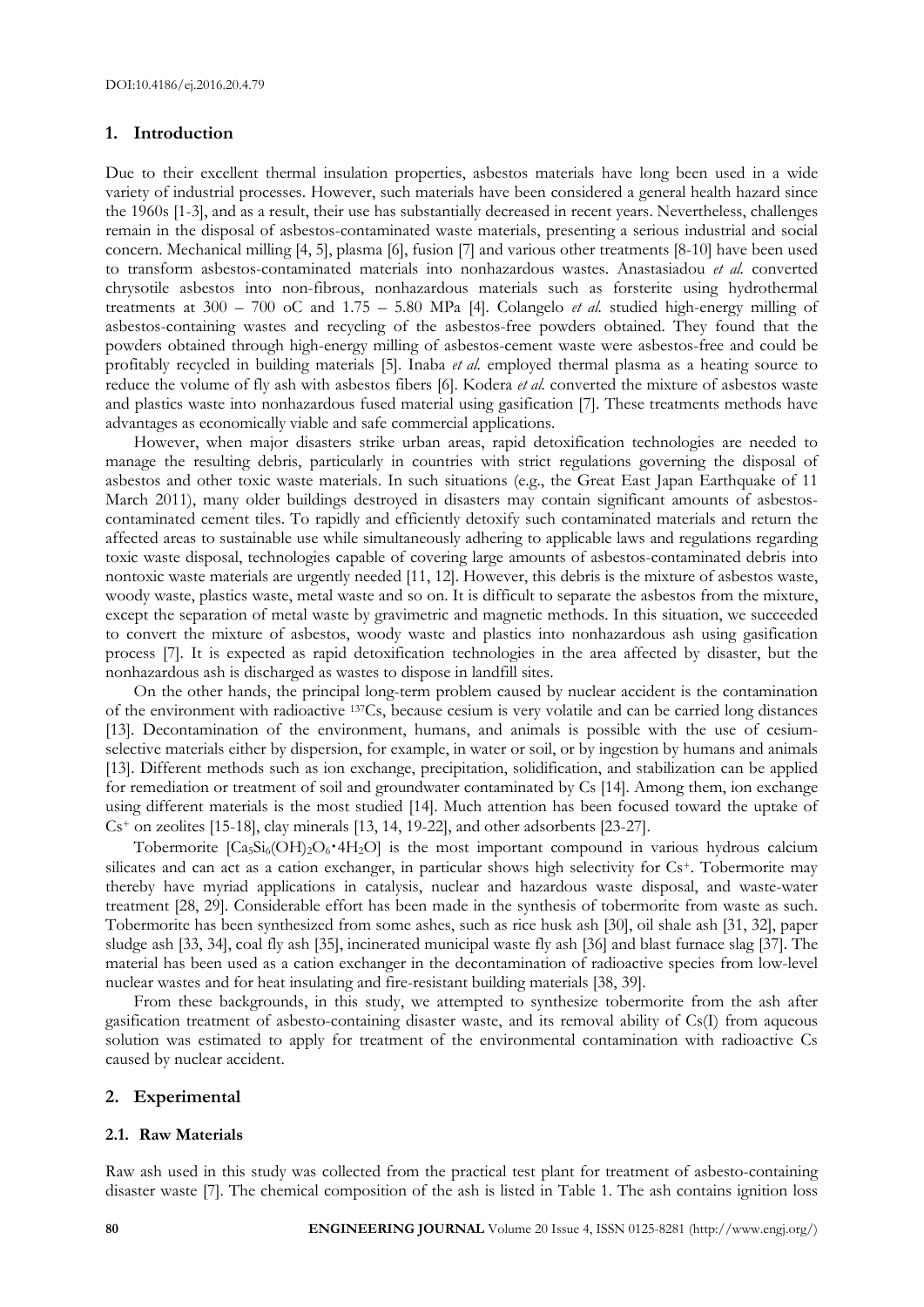(LOI) (6.0 %), mainly originated from unburned carbon, according to the results of differential thermal analysis (DTA) / thermogravimetry (TG) (TG8120, Rigaku, Japan), and predominantly CaO (36.2 %), SiO<sub>2</sub> (33.1 %), Na<sub>2</sub>O (12.8 %) and Al<sub>2</sub>O<sub>3</sub> (7.4 %), determined by X-ray fluorescence (XRF) (Primini, Rigaku, Japan).

| Oxide                          | Composition |  |  |
|--------------------------------|-------------|--|--|
|                                | $(wt\%)$    |  |  |
| CaO                            | 36.2        |  |  |
| SiO <sub>2</sub>               | 33.1        |  |  |
| $\text{Al}_2\text{O}_3$        | 7.4         |  |  |
| MgO                            | 6.4         |  |  |
| Fe <sub>2</sub> O <sub>3</sub> | 1.5         |  |  |
| Na <sub>2</sub> O              | 12.8        |  |  |
| $K_2O$                         | 0.5         |  |  |
| SO <sub>3</sub>                | 0.7         |  |  |
| Cl                             | 0.4         |  |  |
| MnO                            | 0.6         |  |  |
| CuO                            | 0.2         |  |  |
| ZnO                            | 0.1         |  |  |
| SrO                            | 0.1         |  |  |
| LOI                            | 6.0         |  |  |

Table 1. Chemical composition of the ash after treatment of asbesto-containing disaster waste.

#### **2.2. Synthesis**

The ash (2.5 g) were added to  $0 - 4$  M NaOH solutions (10 mL) in 50 mL pressure vessels. These vessels were heated and maintained at 80, 130 and 180°C for 20 h in an electric furnace. After heating, the vessel was quenched with tap water and the solid product was filtered, washed with distilled water and dried in a drying oven at 60°C overnight. Phase identification of the raw material and products was carried out using an X-ray powder diffractometer (XRD; RIGAKU, Ultima IV), morphological information was obtained from the scanning electron microscope (SEM; TOPCOM, SM-200M).

The Cs adsorption capacity of the products obtained was measured as follows. Each synthesized product (0.1 g) was added to 20 mL of 1 mM CsCl solution in a 50 mL polypropylene centrifuge tube, and the tube was shaken using a reciprocal shaker for 2 hours. After shaking, the aqueous phase was separated from the solid by centrifugation, the supernatant pH measured using a pH meter (HORIBA, D-53) and the concentration of Cs<sup>+</sup> in the supernatant determined using an atomic absorption spectrophotometers (AAS; Perkinelmer, AAnalyst 200). The amount of adsorbed Cs<sup>+</sup> on the product, q<sub>e</sub>, was calculated from the decrease in Cs+ concentration in the medium by considering the adsorption volume and amount of product used:

$$
q_e = \frac{\left[ (C_0 - C_e) \bullet V \right]}{m} \tag{1}
$$

Here,  $q_e$  (mmol/g) is the amount of  $C_f$ <sup>+</sup> adsorbed onto the product unit mass at equilibrium;  $C_0$  and  $C_e$  are the *Cs+* concentrations in the initial solution and aqueous phase after treatment for a certain adsorption time, respectively (mM); *m* is the mass of product used and  $\overline{V}$  is the Cs solution volume (L).

#### **2.3. Adsorption studies**

The effect of initial Cs<sup>+</sup> concentration on product adsorption capacity was determined using solutions of concentration ranging from 1 to 10 mM. Again, 0.1 g of product was added to 20 mL Cs<sup>+</sup> solution in the tube at room temperature and the tube was shaken for 3 h. After shaking, the aqueous phase was separated from the solid by centrifugation, the Cs+ supernatant concentration determined by AAS, *qe* was determined.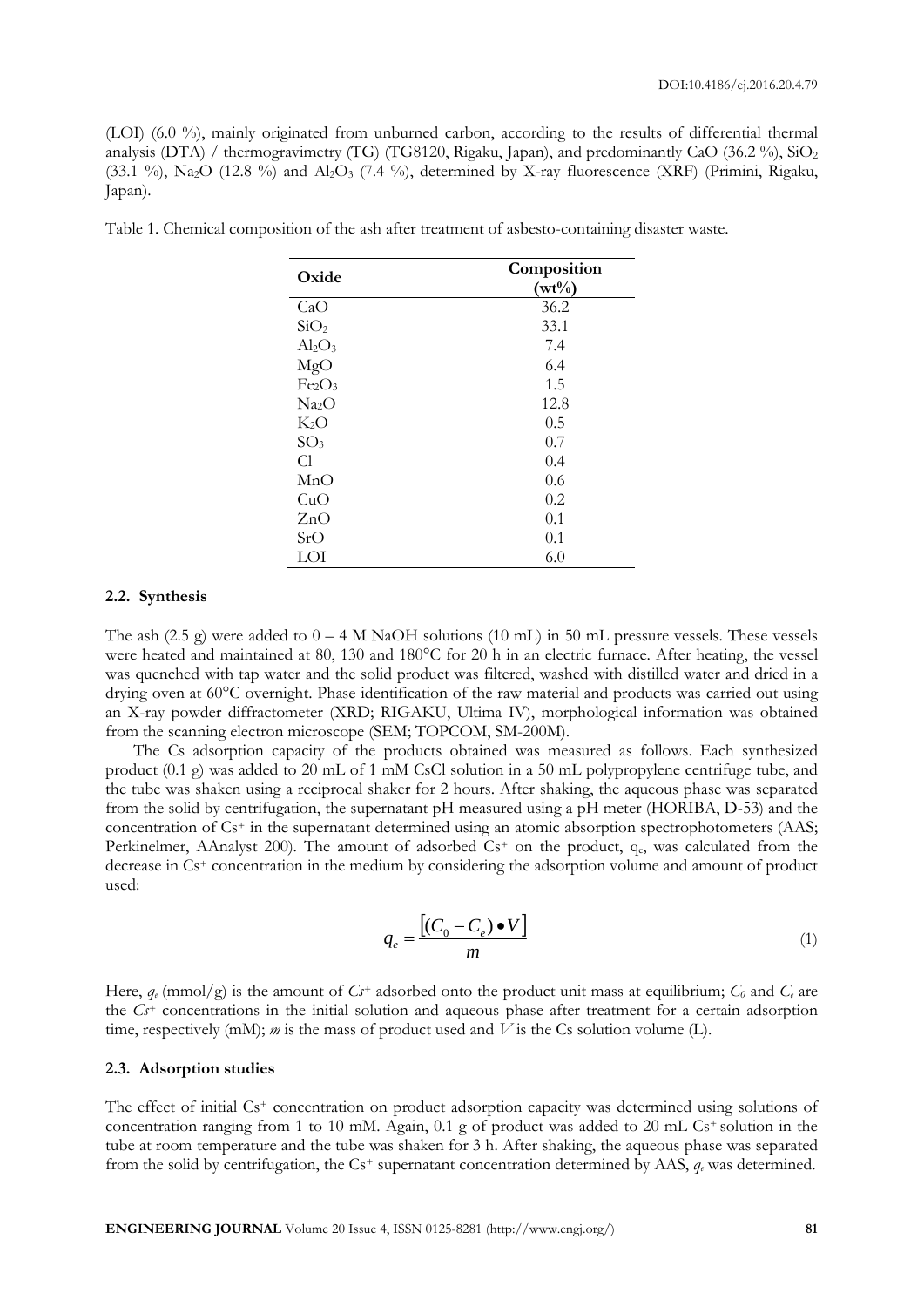To determine the adsorption rate of  $Cs<sup>+</sup>$  from aqueous solution, 1 g of product was added to 200 mL of a 2.5 mM CsCl solution and stirred using a magnetic stirrer at 25, 35 and 45°C. While stirring, 2 mL aliquots were removed from the solution and the  $Cs<sup>+</sup>$  concentration in the filtrate determined by AAS to calculate  $q_e$ .

Selectivity of Cs<sup>+</sup> removal in salty solution was determined using diluted seawater. Seawater was diluted to 0 – 1000 times, and then CsCl powder was added to adjust 0.25 mM CsCl concentration. The product (0.1 g) was added to 20 mL of these solutions in a 50 mL polypropylene centrifuge tube, and the tube was shaken using a reciprocal shaker for 3 hours. After shaking, the aqueous phase was separated from the solid by centrifugation, the supernatant pH measured using a pH meter and the concentration of Cs+ in the supernatant determined using an AAS. The Cs<sup>+</sup> removal using the product, *R*, was calculated as follows:

$$
R = \frac{C_0 - C_e}{C_0} \times 100\tag{2}
$$

It is noted that pH of the solution after shaking is approximately 9.

#### **3. Results and Discussion**

#### **3.1. Tobermorite Synthesis**

The product phases synthesized from the ash under various experimental conditions are shown in Table 2. The tobermorite phase  $[C_{45}S_{46}(OH)_2O_{16}$ <sup>-4</sup>H<sub>2</sub>O] can be synthesized from the ash above 130°C, while no product phases can be obtained at 80°C.

| Temperature $(^{\circ}C)$ | <b>NaOH</b><br>concentration (M) | Product phase |
|---------------------------|----------------------------------|---------------|
| 80                        |                                  | None          |
|                           | 2                                | None          |
|                           | 3                                | None          |
|                           |                                  | None          |
| 130                       |                                  | Tobermorite   |
|                           | $\mathcal{D}_{\cdot}$            | Tobermorite   |
|                           | 3                                | Tobermorite   |
|                           |                                  | Tobermorite   |
| 180                       |                                  | Tobermorite   |
|                           | $\mathcal{D}_{\cdot}$            | Tobermorite   |
|                           | 3                                | Tobermorite   |
|                           |                                  | Tobermorite   |

Table 2. The product phase on experimental various conditions.

XRD spectra of the raw ash and typical synthesis products, which was synthesized in 4 M NaOH at 180 oC, are shown in Figure 1. The main phases in the raw ash are crystalline quartz [SiO2], larnite [CaSiO4], calcite  $[CaCO<sub>3</sub>]$ , dolomite  $[(Ca, Mg) (CO<sub>3</sub>)<sub>2</sub>]$  and amorphous phases (Fig. 1(a)). The tobermorite phases appear as new peaks in the product, while those of quartz and other mineral phases in the ash diminished. It is believed that quartz and other mineral phases in the ash dissolve in the alkali solution to crystallize tobermorite phases under the hydrothermal conditions.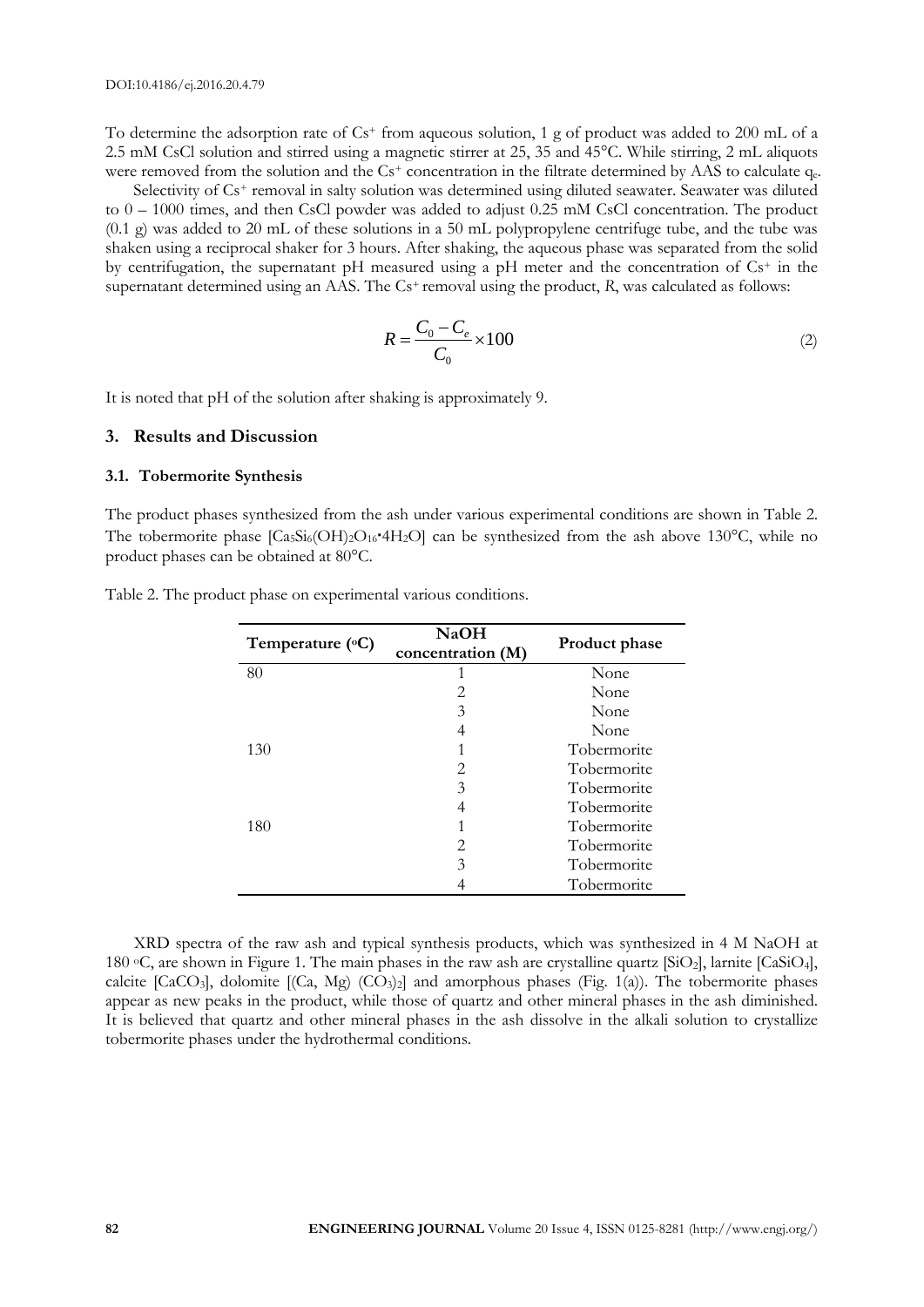

Fig. 1. XRD patterns of (a) raw ash and (b) the product synthesized in 4 M NaOH solution at 180  $\degree$ C.

The SEM micrographs of the (a) the ash and (b) the product synthesized 4 M NaOH solution at 180 °C are shown in Figure 2. Although the raw ash consists of spherical or elliptical particles with smooth surface as shown in Figure 2 (a), the products are particles with platy crystals of tobermorite, as shown in Fig. 2 (b).



Fig. 2. SEM photos of (a) raw ash and (b) the product synthesized in 4 M NaOH solution at 180 °C.

The X-ray diffraction intensities of tobermorite in the product at given diffraction faces (0 0 2) are shown in Fig. 3. With increasing the reaction temperature, intensity of tobermorite in the product increases. In this experiment, the product with the highest intensity of tobermorite is obtained in 4 M NaOH solution at 180 oC.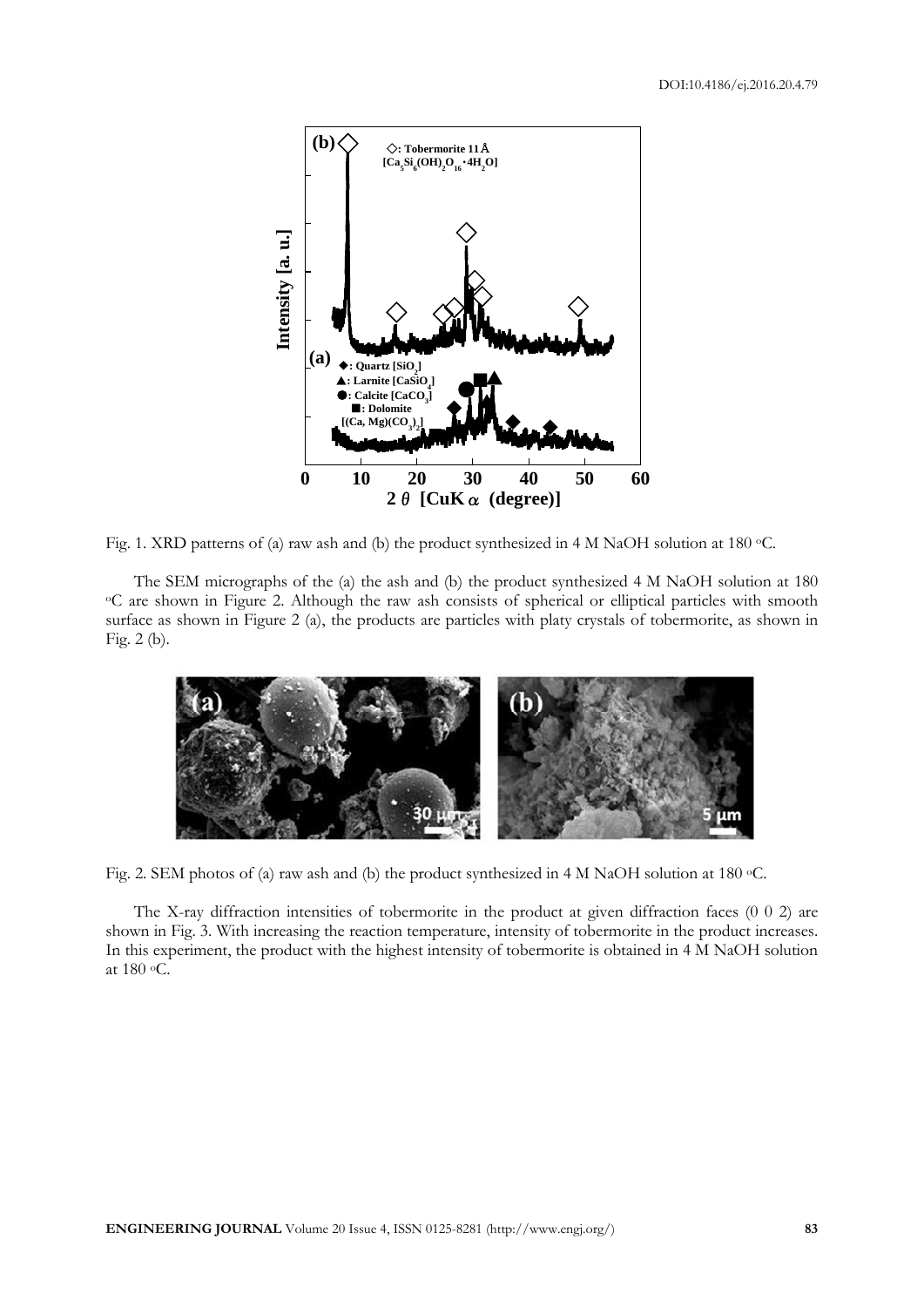

Fig. 3. Intensity of tobermorite in the products synthesized on various conditions.

The Cs adsorption ability of products synthesized from the ash under various experimental conditions is shown in Figure 4. Cs adsorption ability increased with increasing reaction temperature, while that is almost constant regardless of NaOH concentration. The product with high Cs adsorption ability was obtained at 180°C, due to the presence of tobermorite phases in the product.



Fig. 4. The Cs adsorption ability of the product synthesized on various conditions.

#### **3.2. Cs(I) Adsorption**

The properties of Cs<sup>+</sup> adsorption for the product synthesized in 4 M NaOH solution at 180 °C were examined. The isotherm for Cs<sup>+</sup> adsorption using the product is shown in Figure 5. With increasing the equilibrium concentration, the adsorption for  $Cs^+$  in the product steeply increases, and then gradually increases. These results indicate that energetically less favorable sites become involved with increasing Cs+ concentration in the aqueous solution.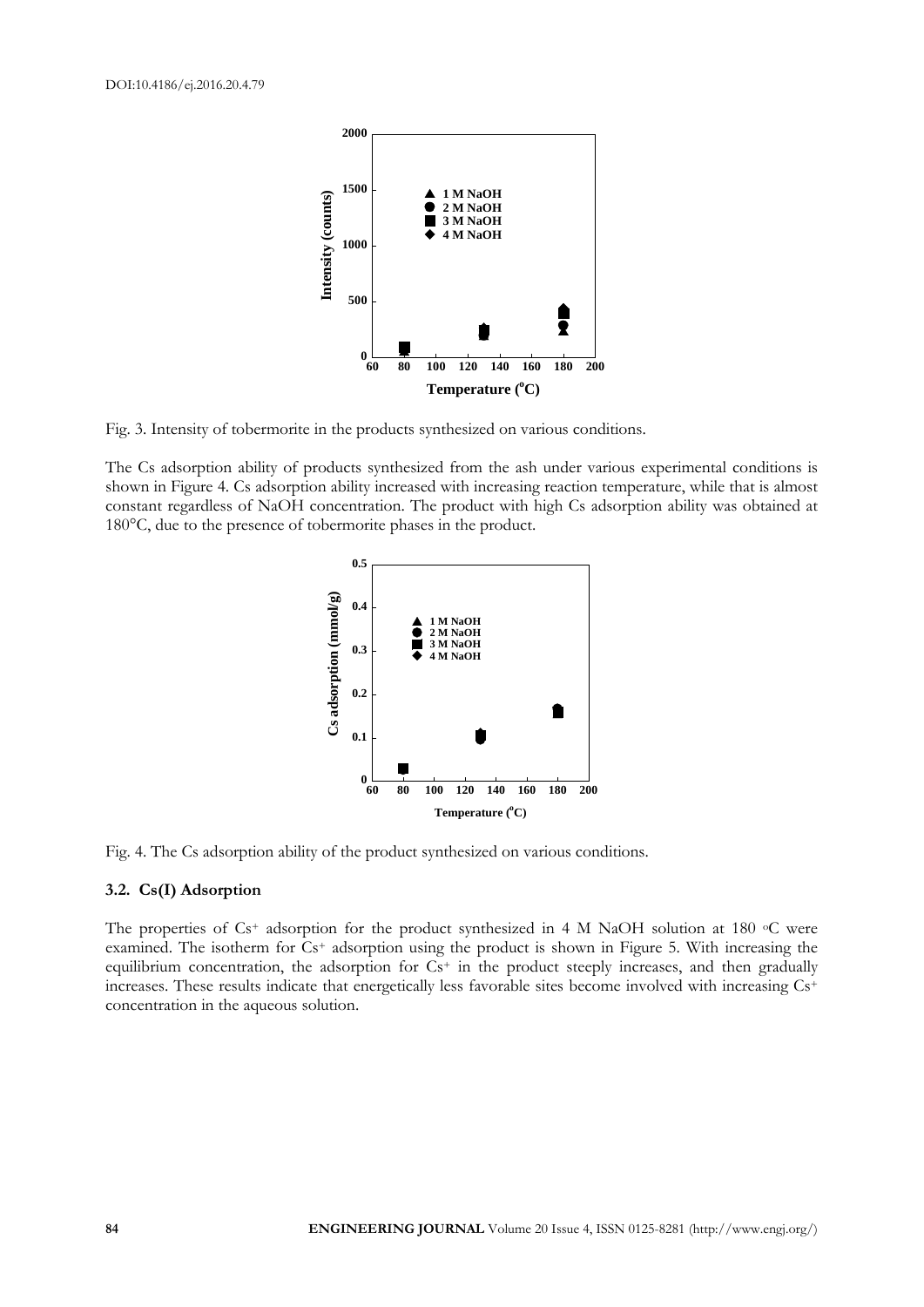

Fig. 5. Isotherm of  $Cs^+$  using the product.

The equilibrium distribution of Cs+ between the adsorbent and the solution is important in determining the maximum sorption capacity. Several isotherm models are available to describe the equilibrium sorption distribution where two models are used to fit the experimental data: the Langmuir and Freundlich models.

The linear form of the Langmuir model is given by:

$$
\frac{C_e}{q_e} = \frac{1}{(q_{\text{max}} \bullet K_L)} + \frac{1}{q_{\text{max}}} C_e
$$
\n(3)

where  $q_{max}$  (mmol/g) and  $K<sub>L</sub>$  (L/mmol) are Langmuir constants related to the maximum adsorption capacity corresponding to complete coverage of the available adsorption sites and a measure of adsorption energy (equilibrium adsorption constant), respectively. These constants are found from the slope and intercept of the linear plot of  $C_e/q_e$  vs.  $C_e$  so that  $q_{max} = 1/\text{slope}$  and  $K_L = \text{slope/intercept}$ .

The linear form of the Freundlich model is also given by:

$$
\ln(q_e) = \ln(K_F) + \frac{1}{n}\ln(C_e)
$$
 (4)

where  $K_F$  and *n* are Freundlich constants determined from the slope and intercept of the plot of  $\ln(q_e)$  vs. ln*(Ce)*.

The Langmuir and Freundlich isotherm models were applied to the experimental data as presented in Figure 5 and parameters calculated by each isotherm model are shown in Table 3. Our experimental results provide a correlation regression coefficient (*R2*) as a measure of the goodness-of-fit. The Langmuir model fits the data better than the Freundlich model as the former has a higher correlation regression coefficient.  $q_{max}$ , as calculated from the Langmuir isotherm model, is 0.51 mmol/g. The cation exchange capacities (CECs) for the product are located at the lower end of the CEC range  $(0.59-1.97 \text{ mmol/g})$  reported for bespoke Al-substituted 11 Å tobermorites [28, 29, 38, 41]. Furthermore, tobermorite synthesized from coal fly ash is 0.53 mmol/g adsorbent [42]. Therefore, a maximum adsorption capacity of 0.51 mmol/g is comparable to that obtained from coal fly ash.

Table 3. Parameters and correlation regression using Langmuir and Freundlich models.

|                  | Value |  |  |
|------------------|-------|--|--|
| Langmuir         |       |  |  |
| $q_{max}$        | 0.51  |  |  |
| $K_L$            | 1.98  |  |  |
| $R^2$            | 0.996 |  |  |
| Freundlich       |       |  |  |
| $\boldsymbol{n}$ | 3.82  |  |  |
| $K_F$            | 0.30  |  |  |
| $R^2$            | 0.986 |  |  |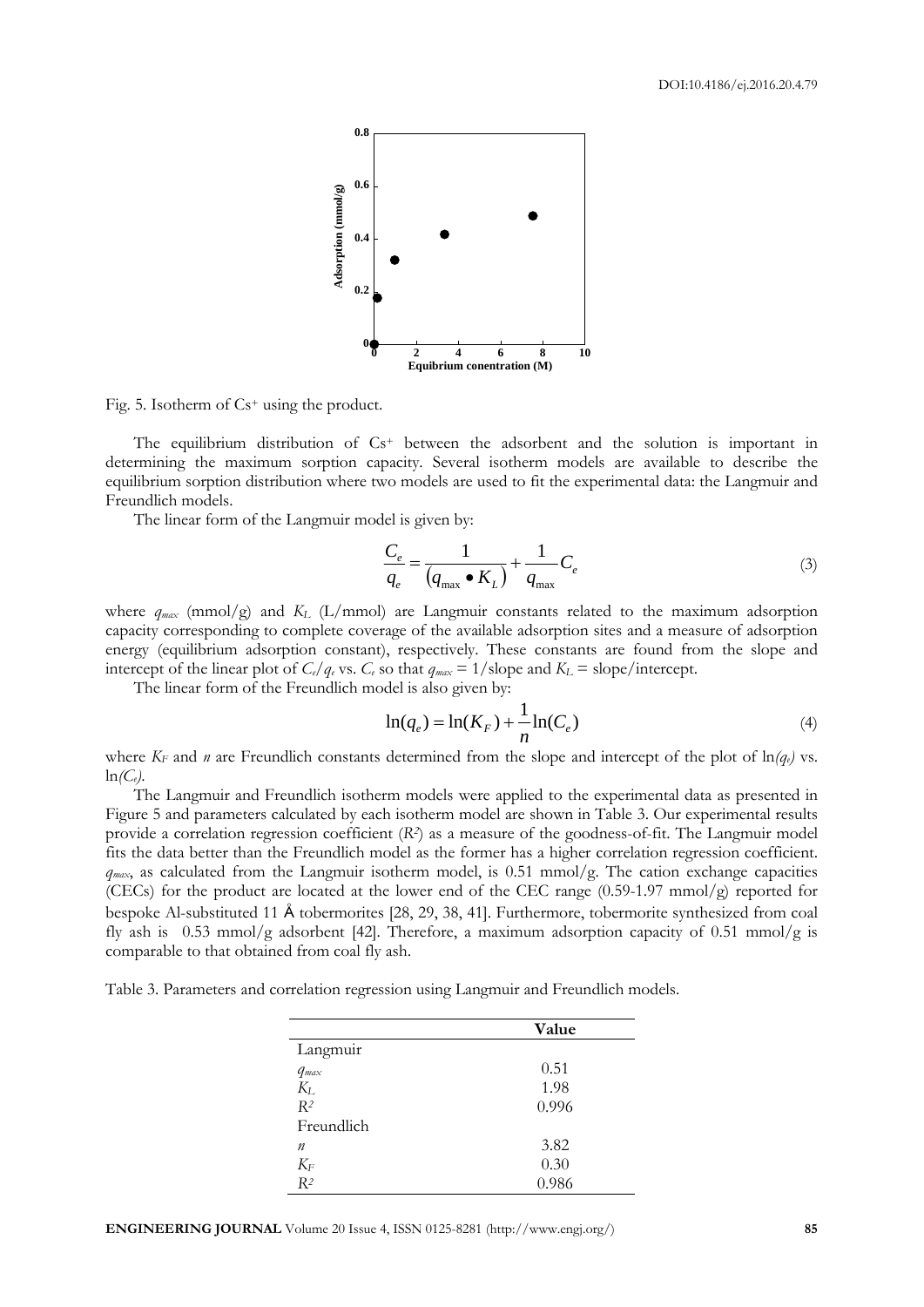Figure 6 illustrates the adsorption of Cs<sup>+</sup> by the product during the reaction at 25, 35 and 45<sup>o</sup>C. The slopes of the lines joining the data points in the figure reflect the adsorption rates. For all temperatures, the amount of adsorbed Cs+ increases rapidly and reaches an equilibrium value after 15 min. With decreasing solution temperature, the amount of  $Cs<sup>+</sup>$  adsorption is higher. Short adsorption times are favored for minimum energy consumption and the product is therefore efficient for  $Cs<sup>+</sup>$  removal when its very satisfactory short adsorption time is considered.



Fig. 6. The kinetics of Cs<sup>+</sup> adsorption using the product at 25, 35 and 45  $\,^{\circ}$ C.

The kinetic results obtained from batch experiments were analyzed using different kinetics models such as the Lagergren pseudo-first-order [43, 44] and pseudo-second-order models [45- 57]. The Lagergren pseudo-first-order model is given by:

$$
\ln(q_e - q_t) = \ln(q_e) - k_1 \bullet t \tag{5}
$$

where  $q_i$  is the amount of Cs<sup>+</sup> adsorbed on the product at any time (mmol of Cs<sup>+</sup>/g product) and  $k_i$  is the adsorption rate constant (min<sup>-1</sup>). A linear plot of  $\ln(q_e - q_i)$  against t gives the slope =  $k_1$  and intercept =  $ln(q_e)$ 

The equation that describes the pseudo-second-order model is given by the following linear form:

$$
\frac{t}{q_t} = \frac{1}{\left(k_2 \bullet q_e^2\right)} + \frac{1}{q_e} \bullet t \tag{6}
$$

where  $k_2$  is the adsorption rate constant (g/mmol min).  $k_2$  and  $q_e$  are found from the intercept and slope of the plot of  $t/q_t$  vs. t so that  $q_e = 1$ /slope and  $k_2 =$ slope<sup>2</sup>/intercept. The rate constants of the pseudo-firstorder,  $k_1$ , and pseudo-second-order reactions,  $k_2$ , for Cs<sup>+</sup> adsorption were determined from Figure 6 and the values of  $k_1$ ,  $k_2$ ,  $R^2$  (i.e. the linear correlation coefficient) and  $q_e$  (i.e.  $q_{e,1}$  and  $q_{e,2}$ ) are set out in Table 4. From the *R<sup>2</sup>* values it follows that the experimental data fit the pseudo-second-order model better than the pseudo-first-order model, which indicates that the adsorption process is second-order.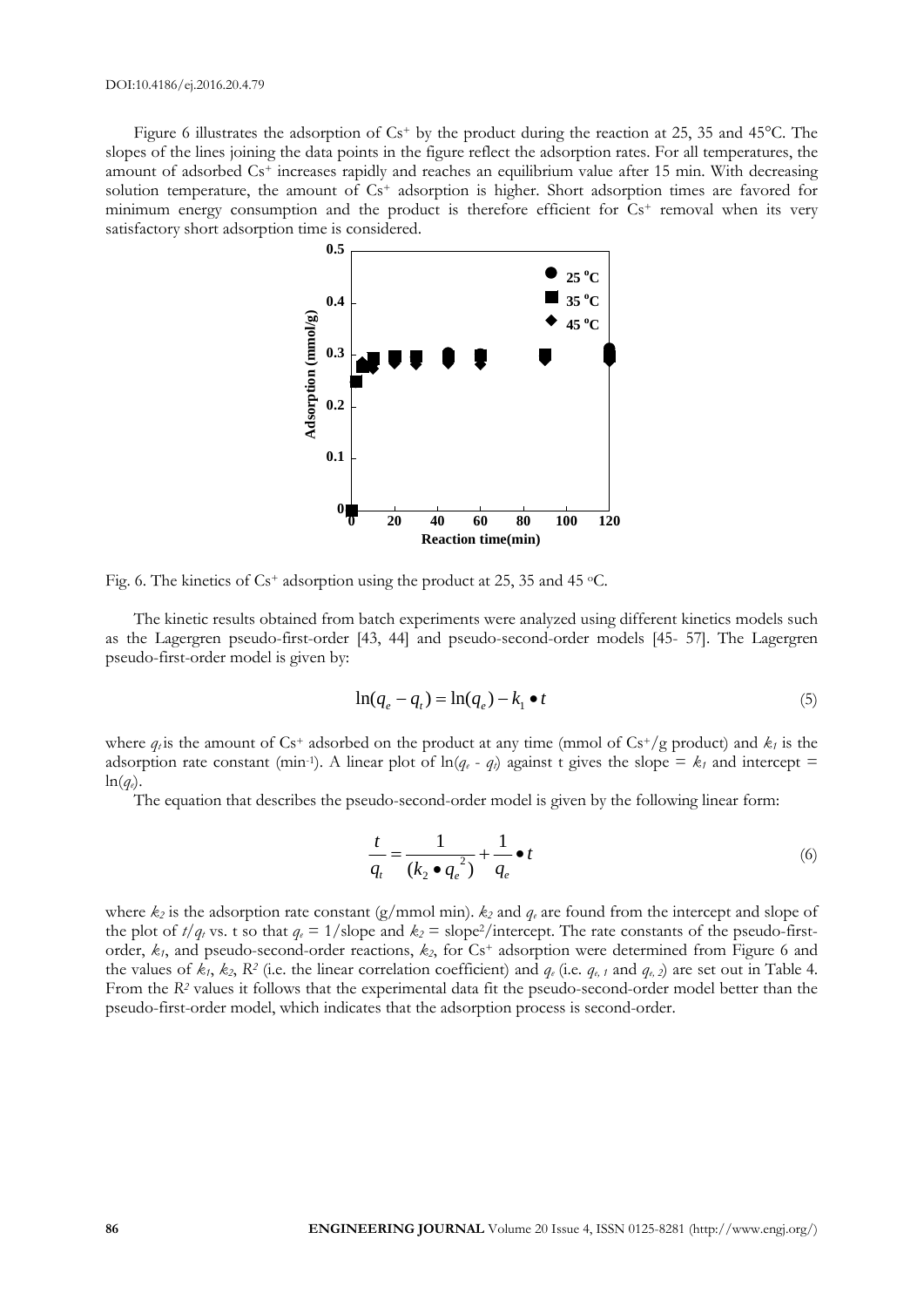|                     | 25 °C | 35 °C | 45 $\rm ^{6}C$ |
|---------------------|-------|-------|----------------|
| Pseudo-first-order  |       |       |                |
| kinetics model      |       |       |                |
| $q_{e, 1}$          | 0.053 | 0.054 | 0.050          |
| $k_1$               | 0.071 | 0.175 | 0.108          |
| $R^2$               | 0.838 | 0.948 | 0.997          |
| Pseudo-second-order |       |       |                |
| kinetics model      |       |       |                |
| $q_{e,2}$           | 0.31  | 0.30  | 0.29           |
| k <sub>2</sub>      | 3.5   | 14.4  | 6.8            |
| $R^2$               | 0.999 |       |                |

Table 4. Kinetics parameters and correlation regression using pseudo-first- and pseudo-second-order kinetics models.

It is evident that  $q_{\epsilon,2}$  and  $k_2$  are dependent on temperature. To gain insight into the thermodynamic nature of the adsorption process, several thermodynamic parameters were calculated. The Gibbs free energy change, *ΔG°*, is negative, and the free energy of the adsorption reaction is given by the following equation:

$$
\Delta G^0 = -RT \ln K_c \tag{7}
$$

where  $K_c$  is the adsorption equilibrium constant, R is the gas constant (8.314 J/(mol · K)) and *T* is the absolute temperature  $(K)$ .  $K_c$  can be calculated from:

$$
K_c = \frac{F_e}{1 - F_e} \tag{8}
$$

where  $F_e$  is the fraction of  $Cs^+$  adsorbed at equilibrium and is obtained by the expression:

$$
F_e = \frac{C_0 - C_e}{C_0} \tag{9}
$$

where  $C_0$  and  $C_e$  are the initial and equilibrium concentrations of  $Cs^+$  in solution (mmol/L).

 $K_c$  for the adsorption of  $Cs^+$  on the product was calculated at different temperatures and at equilibrium using Equations (8) and (9). The variation of  $K_c$  with temperature, as summarized in Table 5, showed that  $K_c$ decreased with increase in adsorption temperature, implying a strengthening of adsorbate-adsorbent interactions at lower temperature. Also, the obtained negative values of *ΔG°* confirm the feasibility of the process and the spontaneous nature of the adsorption process.

The Gibbs free energy can be represented as follows:

$$
\Delta G^0 = \Delta H^0 - T \bullet \Delta S^0 \tag{10}
$$

The enthalpy (*ΔH°*) and entropy (*ΔS°*) change calculated from the intercept and slope of the plot of *ΔG°* versus *T* are also given in Table 5. The change in *ΔH°* was found to be negative, confirming the exothermic nature of the adsorption process. The negative values of entropy (*ΔS°*) show the decreased randomness at the solid/solution interface with some structural changes in the adsorbate and adsorbent.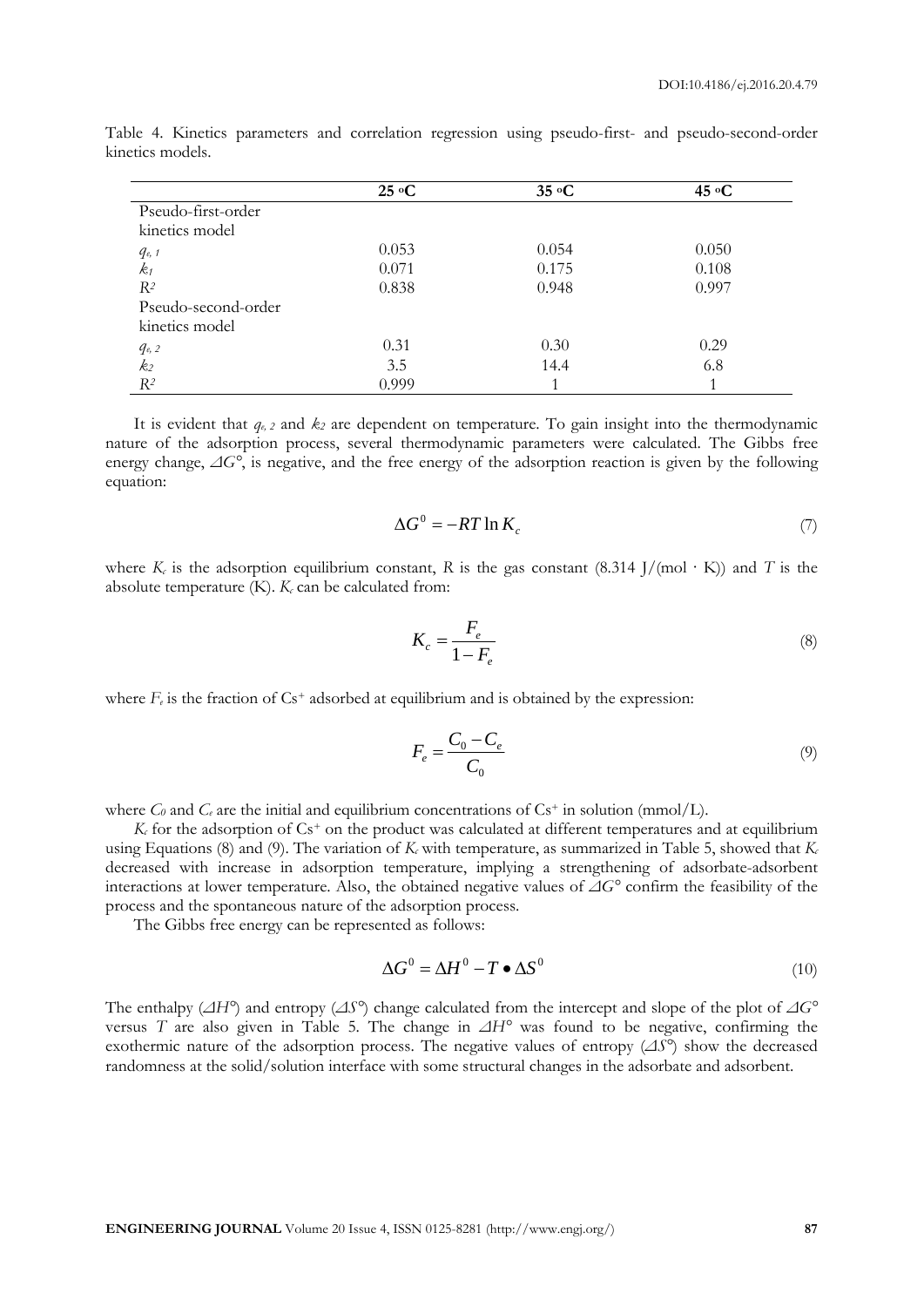| <b>Reaction temperature</b> | $\mathbf{K}_{\mathrm{c}}$ | $\Delta G^{0}(kJ/mol)$ | $\Delta H^{0}(kJ/mol)$ | $\Delta S^0$ (J/(mol-K) |
|-----------------------------|---------------------------|------------------------|------------------------|-------------------------|
| 298                         | l.48                      | $-0.96$                |                        |                         |
| 308                         | 1.36                      | $-0.79$                | $-6.58$                | $-18.7$                 |
| 318                         | 1.25                      | $-0.59$                |                        |                         |

Table 5. Thermodynamic parameters and correlation regression for the adsorption of Cs<sup>+</sup> on the product.

The selective removal of Cs<sup>+</sup> in saline water using the product was shown in Fig. 7. In distilled water with  $Cs^+$  ion, the removal of  $Cs^+$  indicates approximately 90 %, and in the solution diluted 1/100 and 1/1000 seawater, those are almost same value, while those in seawater and the solution diluted 1/10 seawater are 20 % and 65 %, which were lower than those in distilled water. Therefore, the product can selectively remove Cs<sup>+</sup> from river water and brackish water.



Fig. 7. The selective removal of Cs<sup>+</sup> in saline waste using the product.

## **4. Conclusion**

We attempted to synthesize a tobermorite material from the ash after treatment of asbesto-containing disaster waste by hydrothermal treatment, and determined the Cs<sup>+</sup> adsorption ability of the product. Tobermorite can be synthesized from the ash using hydrothermal treatment, and the product containing tobermorite displayed the highest Cs<sup>+</sup> adsorption ability. The product has high selectivity for Cs<sup>+</sup> removal from saline water. The Langmuir and Freundlich adsorption isotherms were applied to equilibrium data, and the data were found to fit the Langmuir model. The maximum adsorption capacity of the product, as calculated from the Langmuir model, is 0.51 mmol/g. The Cs+ adsorption kinetics from aqueous solution follows the pseudo-second-order model. The solution temperature influences Cs<sup>+</sup> adsorption; adsorption increased with a decrease in solution temperature. Cs<sup>+</sup> adsorption using the product is an exothermic and spontaneous process.

## **Acknowledgements**

This work was partially supported by Industrial Technology Research Grant Program in P11014 from New Energy and Industrial Technology Development Organization (NEDO) of Japan, and Adaptable and Seamless Technology Transfer Program through Target-driven R&D, JST: 241FT0366.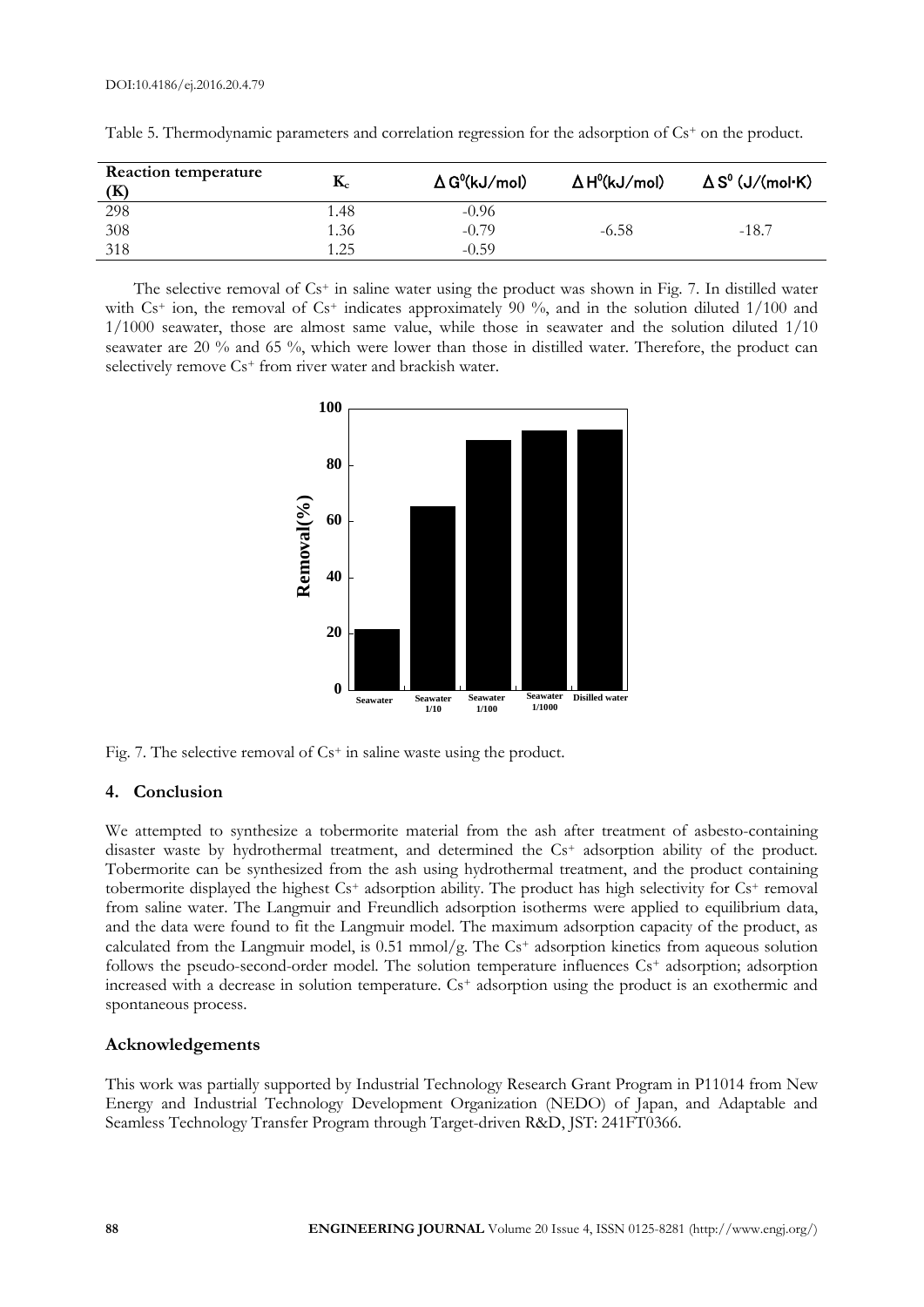#### **References**

- [1] J. C. Wagner, C. A. Sleggs, and P. Marchand, "Diffuse pleural mesothelioma and asbestos exposure in the North Western Cape Province," *Br. J. Ind. Med.,* vol. 17, pp. 260-271, Oct., 1960.
- [2] M. L. Newhouse, and H. Thompson, "Mesothelioma of pleura and peritoneium following exposure to asbestos in the London area, *Br. J. Ind. Med.,* vol. 22, pp. 261-269, Oct., 1965.
- [3] I. J. Selikoff, and E. C. Hammond, "Environmental epidemiology. 3. Community effects of nonoccupational environmental asbestos exposure," *Am. J. Public Health,* vol. 58, no. 9, pp. 1658-1666, Sep., 1968.
- [4] K. Anastasiadou, D. Axiotis, and E. Gidarakos, "Hydrothermal conversion of chysotile asbestos using near supercritical conditions," *J. Hazard. Mater.,* vol. 179, pp. 926-932, Jul., 2010.
- [5] F. Colangelo, R. Cioffi, M. Lavorgna, L. Verdolotti, and L. D. Stefano, "Treatment and recycling of asbestos- cement containing waste," *J. Hazard. Mater.,* vol. 195, pp. 391-397, Nov., 2011.
- [6] T. Inaba, M. Nagano, and M. Endo, "Investigation of plasma treatment for hazardous waste such as fly ash and asbestos," *Electr. Eng. Jpn.,* vol. 126, no. 3, pp. 73-81, Feb., 1999.
- [7] Y. Kodera, K. Sakamoto, and H. Sekiguchi, "Development of detoxification fusion process for asbestos using fuel gas from waste plastics," E-Contechture, pp. 66-70, Sep., 2010 (In Japanese).
- [8] Y. M. Chan, P. Agamuthu, and R. Mahalingam, "Solidification and stabilization of asbestos waste from an automobile brake manufacturing facility using cement," *J. Hazard. Mater.*, vol. 77, pp. 209-226, Oct., 2000.
- [9] K. J. D. Mackenzie, and R. H. Meinhold, "A glass-bonded ceramic material from chrysotile," *J. Mater. Sci.*, vol. 29, pp. 2775-2783, May, 1994.
- [10] A. F. Gualtieria, and A. Tartaglia, "Thermal decomposition of asbestos and recycling in traditional ceramics," *J. Eur. Ceram. Soc.*, vol. 20, pp. 1409-1418, Aug, 2000.
- [11] Japan Ministry of the Environment (MOE), Guidelines (Master Plan) for DisasterWaste Management after the Great East Japan Earthquake, Japan MOE, Tokyo, 2011 (In Japanese).
- [12] E. K. Lauritzen, "Emergency construction waste management," *Safety Sci.*, vol. 30, pp. 45-53, Oct.- Dec., 1998.
- [13] S. Komarneni, and R. Roy, "A cesium-selective ion sieve made by topotactic leaching of phlogopite mica," *Science*, vol. 239, pp. 1286-1288, Mar., 1988.
- [14] Y. Cho, and S. Komarneri, "Cation exchange equilibria of cesium and strontium with K-depleted biotite and muscovite," *Appl. Clay Sci.*, vol. 44, pp. 15-20, Apr., 2009.
- [15] H. Mumura, and K. Akiba, "Adsorption behavior of cesium and strontium on synthetic zeolite P," *J. Nucl. Sci. Technol.*, vol. 30, pp. 436-443, Mar., 1993.
- [16] H. Mimura, K. Yokota, K. Akiba, and Y. Onodera, "Alkali hydrothermal synthesis of zeolites from coal fly ash and their uptake properties of cesium ion," *J. Nucl. Sci. Technol.*, vol. 38, pp. 766-772, Feb., 2001.
- [17] H. Mimura, M. Sato, K. Akiba, and Y. Onodera, "Selective uptake of cesium by ammonium molybdophosphate (AMP)-calcium alginate composites," *J. Nucl. Sci. Technol.*, vol. 38, pp. 872-78, Feb., 2001.
- [18] K. Murakami, T. Wajima, T. Kato, K. Sugawara, and T. Sugawara, "Thermodynamic and kinetic studies on Cs+- and Sr2+-exchange in natural zeolite from Akita, Japan," *Toxicol. Environ. Chem.*, vol. 91, pp. 1023-1034, Aug., 2009.
- [19] N. Suzuki, D. Yamamoto, N. Agaguchi, H. Tsuchiya, K. Aoki, and Y. Kanzaki, "The ion-exchange property of some layered inorganic materials with potassium ion, rubidium ion and cesium ion, and selective cesium ion-exchange of synthetic mica," *Bull. Chem. Soc. Jpn.*, vol. 73, pp. 2599-2603, Nov., 2000.
- [20] N. Suzuki, T. Komuro, and Y. Kanzaki, "Interfering effect for the cesium ion-exchange property of sodium difluorotetrasilicate and sodium taeniolite by alkaline-earth metal ions," *Bull. Chem. Soc. Jpn.*, vol. 81, pp. 912-916, Jul., 2008.
- [21] T. Kodama, T. Higuchi, T. Shimizu, K. Shimizu, S. Komarneni, W. Hoffbauer, and H. Schneider, "Synthesis of Na-2-mica from metakaolin and its cation exchange properties," *J. Mater. Chem.*, vol. 11, p. 2072-2077, Jul., 2001.
- [22] K. Iijima, T. Tomura, and Y. Shoji, "Reversibility and modeling of adsorption behavior of cesium ions on colloidal montmorillonite particles," *Appl. Clay Sci.*, vol. 49, pp. 262-268, Jul., 2010.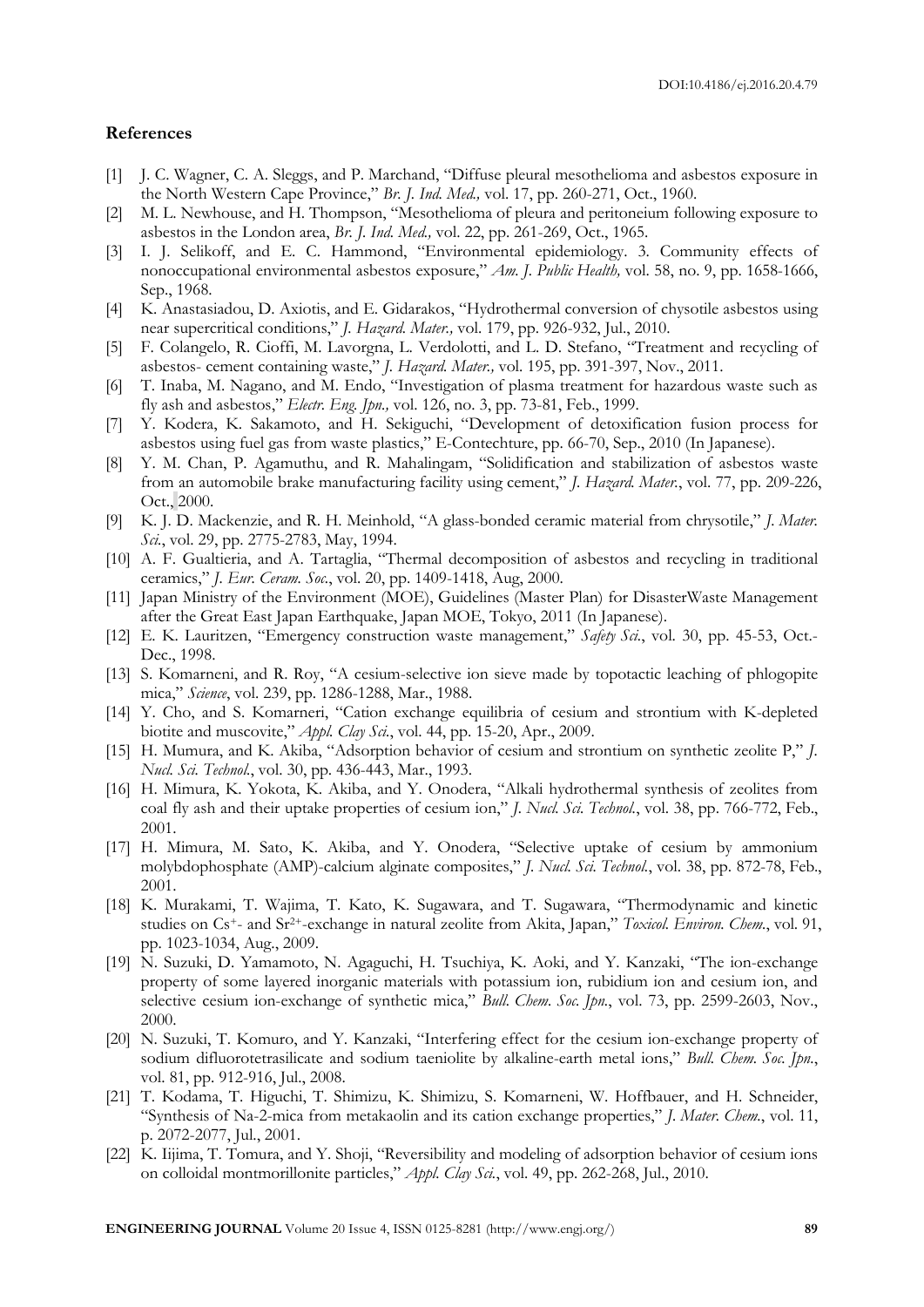- [23] T. Sangvanich, V. Sukwarotwat, R. J. Wiacek, R. M. Grudzien, G. E. Fryxell, R. S. Addleman, C. Timchalk, and W. Yantasee, "Selective capture of cesium and thallium from natural waters and simulated wastes with copper ferrocyanide functionalized mesoporous silica," *J. Hazard. Mater.*, vol. 182, pp. 225-231, Oct., 2010.
- [24] H. Mimura, and Y. Onodera, "Selective uptake and recovery of cesium ions by composite columns of ammonium molybdophosphate (AMP)-calcium alginate," *J. Nucl. Sci. Technol.*, vol. 39, pp. 282-285, Feb., 2002.
- [25] C. C. Pavel, M. Walter, P. Poml, D. Bouexiere, and K. Popa, "Contrasting immobilization behavior of Cs+ and Sr2+ cations in a titanosilicate matrix" *J. Mater. Chem.*, vol. 21, pp. 3831-3837, Jan., 2011.
- [26] M. J. Manos, and M. G. Kanatzidis, "Highly efficient and rapid Cs+ uptake by the layered metal sulfide K2xMnxSn3−xS6 (KMS-1)," *J. Am. Chem. Soc.*, vol. 131, pp. 6599-6607, Apr., 2009.
- [27] R. Chitrakar, Y. Makita, and A. Sonoda, "Cesium ion exchange on synthetic birnessite (Na0.35MnO2·0.6H2O)," *Chem. Lett.*, vol. 40, pp. 1118-1120, Oct., 2011.
- [28] S. Komarneri, and D. Roy, "Tobermorites: a new family of cation exchangers," *Science*, vol. 221, pp. 647-648, Aug., 1983.
- [29] M. Miyake, S. Komarneri, and D. Roy, "Kinetics, equilibria and thermodynamics of ion exchange in substituted tobermorites," *Mater. Res. Bull.*, vol. 24, pp. 311-320, Mar., 1989.
- [30] K. Inoue, S. Tsunematsu, and H. Yamada, "Removal characteristics of heavy metal ions by Alsubstituted tobermorites," *Gypsum Lime*, vol. 229, pp. 413-418, Mar., 1990.
- [31] J. Reinik, I. Heinmaa, J. P. Mikkola, and U. Kirso, "Hydrothermal alkaline treatment of oil shale ash for synthesis of tobermorites," *Fuel*, vol. 86, pp. 669-676, Mar.-Apr., 2007.
- [32] J. Reinik, I. Heinmaa, J. P. Mikkola, and U. Kirso, "Synthesis and characterization of calcium-aluminosilicate hydrates from oil shale ash-Towards industrial applications-," *Fuel*, vol. 87, pp. 1998-2003, Aug., 2008.
- [33] N. J. Coleman, and D. S. Brassington, "Synthesis of Al-substituted 11 Å tobermorite from newsprint recycling residue: feasibility study," *Mater. Res. Bull.*, vol. 38, pp. 485-497, Feb., 2003.
- [34] N. J. Coleman, "Synthesis, structure and ion exchange properties of 11 Å tobermorite from newsprint recycling residue," *Mater. Res. Bull.*, vol. 40, pp. 2000-2013, Nov., 2005.
- [35] W. Ma, and P. W. Brown, "Hydrothermal synthesis of tobermorite from fly ashes," *Adv. Cement Res.*, vol. 9, no. 33, pp. 9-16, Jan., 1997.
- [36] Z. Yao, C. Tamura, M. Matsuda, and M. Miyake, "Resource recovery of waste incineration fly ash: Synthesis of tobermorite as ion exchanger," *J. Mater. Res.*, vol. 14, no. 11, pp. 4437-4442, Nov., 1999.
- [37] Z. Jing, F. Jin, T. Hashida, N. Yamasaki, and H. Ishida, "Hydrothermal solidification of blast furnace slag by formation of tobermorite," *J. Mater. Sci.*, vol. 42, pp. 8236-8241, Oct., 2007.
- [38] S. Komarneni, and D. M. Roy, "New tobermorite cation exchangers," *J. Mater. Sci.*, vol. 20, pp. 2930- 2936, Aug., 1985.
- [39] X. Huang, D. Jiang, and S. Tan, Novel hydrothermal synthesis method for tobermorite fibers and investigation on their thermal stability," *Mater. Res. Bull.*, vol. 37, pp. 1885-1892, Sep., 2002.
- [40] S. Komarneni, D. M. Roy, and R. Roy, "Al-substituted tobermorite: shows cation exchange," *Cem. Concr. Res.*, vol. 12, pp. 773-780, Nov., 1982.
- [41] Z. D. Yao, C. Tamura, M. Matsuda, and M. Miyake, "Resource recovery of waste incineration fly ash: Synthesis of tobermorite as ion exchanger" *J. Mater. Res.* vol. 14, pp. 4437-4442, Nov., 1999.
- [42] Y. S. Ho, and G. McKay, "Comparative sorption kinetic studies of dye and aromatic compounds onto fly ash,". *J. Environ. Sci. Health, Part A: Toxic/Hazard. Subst. Environ. Eng.* vol. 34, pp. 1179-1204, Dec., 1999.
- [43] Z. Aksu, "Equilibrium and kinetic modeling of cadmium (II) biosorption by C. vulgaris in batch system: effect of temperature," *Sep. Purif. Technol.* vol. 21, no. 3, pp. 285–294, Jan., 2001.
- [44] Y. S. Ho, D. A. J. Wase, and C. F. Forster, "Kinetic studies of competitive heavy metal adsorption by sphagnum moss peat," *Environ. Technol.* vol. 17, no. 1, pp. 71–77, May, 1996.
- [45] Y. S. Ho, and G. McKay, "A comparison of chemisorption kinetic models applied to pollutant removal on various sorbents," *Process Saf. Environ. Prot.* vol. 76, pp. 332–340, Nov., 1998.
- [46] Y. S. Ho, and G. McKay, "Sorption of dye from aqueous solution by peat," *Chem. Eng. J.* vol. 70, no. 2, pp. 115–124 , Jun., 1998.
- [47] Y. S. Ho, and G. McKay, "Pseudo-second order model for sorption processes, " *Process. Biochem.* vol. 34, no. 5, pp. 451–465 , Jul., 1999.